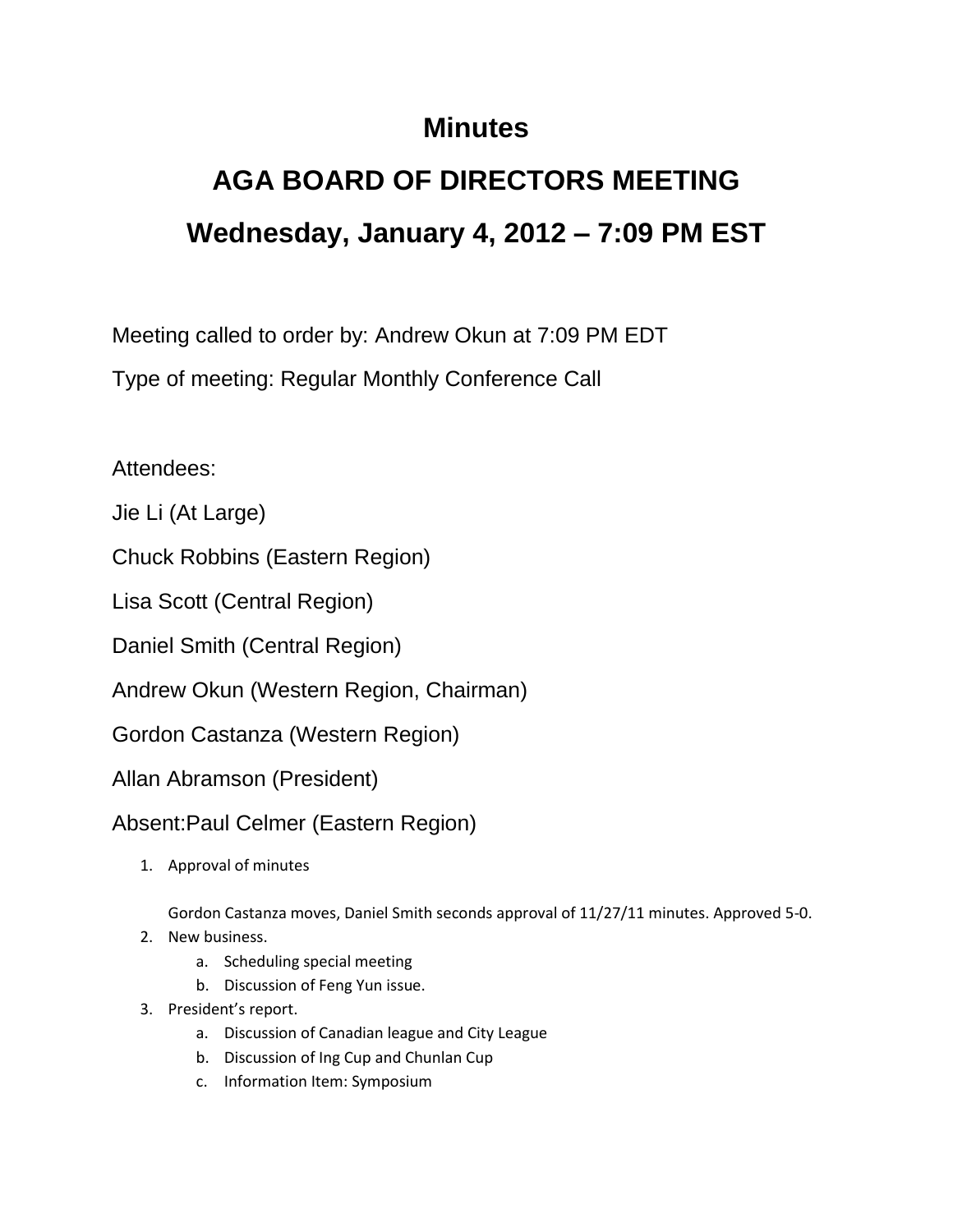Allan Abramson informed the board of the AGA's hosting its first International Go Symposium in conjunction with the 2012 US Go Congress in North Carolina. Put together by Peter Shotwell, Paul Celmer, Thomas Hsiang, Peter Freedman and others, it will feature a keynote address by Atari founder and videogame pioneer Nolan Bushnell.

d. Discussion of TAP proposal.

Allan informed the board that few comments had come in yet. The comment period still had time to run and he believed it would be time to discuss the comments at the next board meeting.

It was noted that the chapters mailing list remained down. Allan said efforts were underway to get it working again.

- 4. Report on China, Seoul trip.
	- a. Andy Okun reported back on his trip to Beijing and Seoul. The trip to Beijing was as part of the US team at the SportAccord World Mind Games.
		- i. The team did well, coming  $5<sup>th</sup>$  out of six teams in the team event.
		- ii. The games were a good demonstration of the potential of the "mind sports" concept for economically organizing events and seeking sponsors.
		- iii. Okun and AGA VP IR Thomas Hsiang met with many go community officials and some media figures. Among other things, we received an invitation to send a US college team to an Ing college competition in China.

Okun said the trip to Seoul was also productive.

At a meeting with Tygem, an MOU was signed for sponsorship of the US pro certification tournament.

At a meeting with KBA, an MOU was signed for cooperation between AGA and KBA on creation of the US pro system.

There was significant media coverage of both events.

5. Update on pro system

Brief discussion of developments of the professional system. Among other things, Allan noted the work of forming a pro system committee had progressed and that the committee so far included himself, Thomas Hsiang, Andy, Myung-wan Kim, I-hanLui, Steve Burrall and Keith Arnold.

Jie Li queried whether it was planned to include a resident pro on the pro system committee. Okun and Abramson said yes, but one had not been found.

6. Discussion of president search.

No significant progress reported.

7. Form 990

Okun noted that the board had been provided with a draft Form 990, the organization's return to be filed with the IRS, by Treasurer Roy Schmidt. There was a brief discussion.

8. Special Meeting Schedule.

In December, board members Jie Li and Gordon Castanza had called for a special meeting to discuss the TAP proposal previously approved by the board, but the meeting